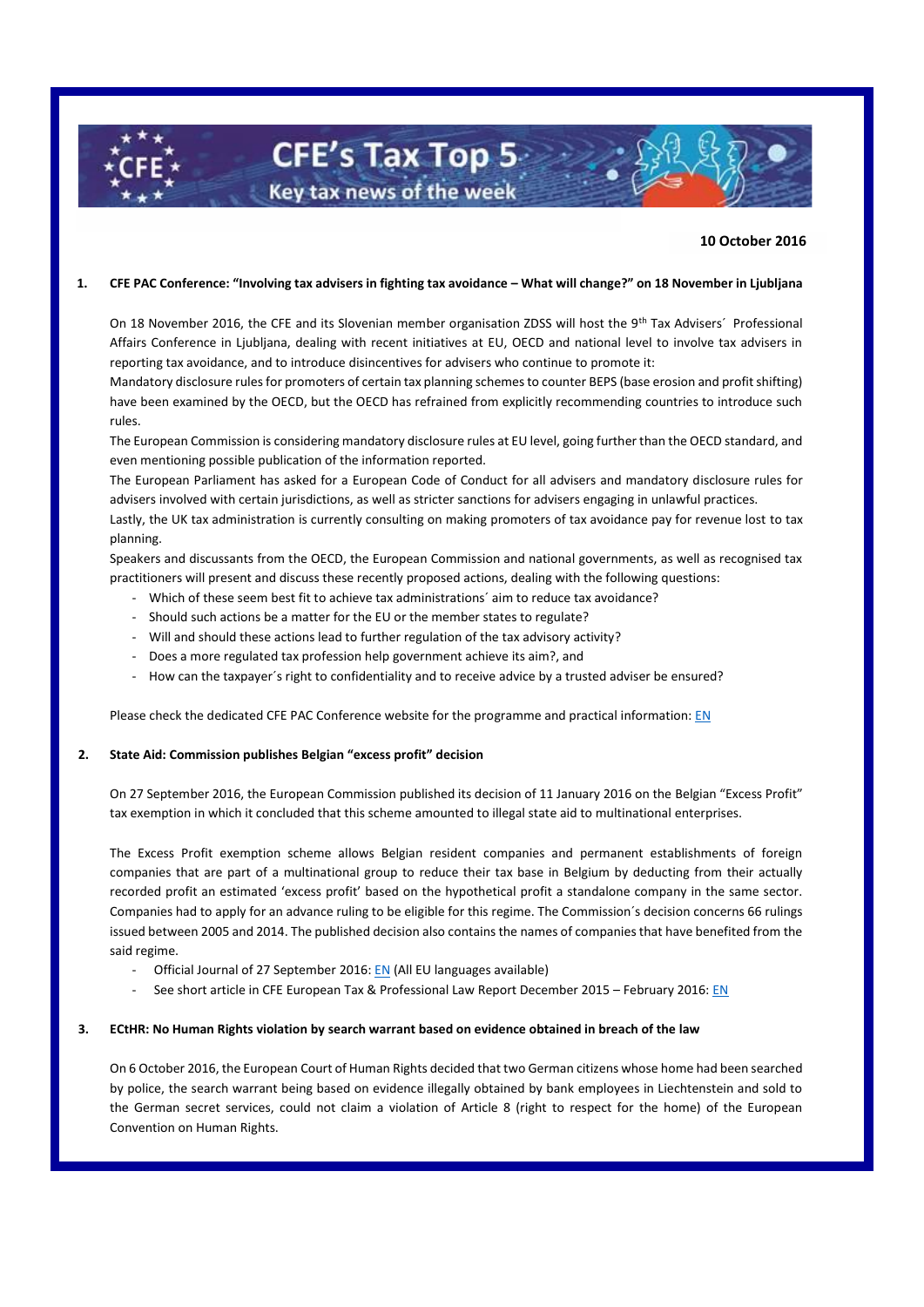The Court found that the search had been carried out in accordance with the law. It noted in particular the settled case-law of the German Federal Constitutional Court according to which there was no absolute rule that evidence which had been acquired in violation of procedural rules could not be used in criminal proceedings. According to the ECtHR, the search had also been proportionate because German law offered adequate and effective safeguards against abuse of powers by police, because tax evasion is a serious offence, because there was no indication that the German authorities had deliberately and systematically breached the law in order to obtain information for the prosecution of tax crimes, because the warrant had been explicit and detailed as concerned both the offence being investigated as well as the items sought as evidence, and, lastly, because the couple had not alleged any repercussions on their personal reputation as a consequence of the search of their home.

- Judgment[: EN](http://hudoc.echr.coe.int/eng?i=001-166958#{"itemid":["001-166958"]})
- Press release[: EN,](http://hudoc.echr.coe.int/app/conversion/pdf?library=ECHR&id=003-5509636-6927148&filename=Judgment%20K.S.%20and%20M.S.%20v.%20Germany%20-%20search%20of%20couple%27s%20home%20on%20basis%20of%20information%20sold%20to%20secret%20services.pdf) [FR](http://hudoc.echr.coe.int/eng-press?i=003-5509642-6927160)

# **4. VAT: CJEU decides on proportionality of national rules on concealment of supplies and revenues**

On 5 October 2016, the EU Court of Justice (CJEU) held in the Bulgarian preliminary ruling case C-576/15, Maya Marinova, that where goods are not in the warehouse of the taxable person to whom they have been supplied and the relevant tax documents have not been recorded in the accounts of that taxable person, national law may allow tax authorities to presume that the taxable person has sold those goods to third parties and determine the taxable amount of the sale of those goods according to the factual information at hand pursuant to rules not provided for in the EU VAT directive. These national rules however may not go further than necessary to ensure the correct collection of VAT and to prevent evasion. - Judgment [: EN](http://curia.europa.eu/juris/document/document.jsf?text=&docid=184324&pageIndex=0&doclang=EN&mode=lst&dir=&occ=first&part=1&cid=227297) (All EU languages)

#### **5. CJEU decides on VAT-exemption for plasma obtained from blood**

On 5 October 2016, the CJEU decided in the German preliminary ruling case TMD (C-412/15) that VAT-exempt supplies of human blood do not include supplies of plasma obtained from human blood where that plasma is not intended to be used for direct therapeutic purposes, but exclusively for the manufacture of medicinal products.

- Judgment[: EN](http://curia.europa.eu/juris/document/document.jsf?text=&docid=184322&pageIndex=0&doclang=EN&mode=lst&dir=&occ=first&part=1&cid=227297) (All EU languages)
- Advocate-General opinion[: EN](http://curia.europa.eu/juris/document/document.jsf?text=&docid=179326&pageIndex=0&doclang=EN&mode=lst&dir=&occ=first&part=1&cid=227297) (All EU languages)

### **6. EP: "Panama" Committee to host public hearing on 13 October**

On 13 October 2016, from 9.00 to 12.30, the European Parliament´s Committee on Money Laundering, Tax Avoidance and Tax Evasion (PANA) will organise a public hearing with international and supranational organisations, to understand how international standards in the area of information exchange for tax purposes and Anti-Money Laundering are set, and which are the bodies and mechanisms which assess their effective implementation and enforcement.

- PANA Programme [: EN](https://polcms.secure.europarl.europa.eu/cmsdata/upload/0b6aa248-a367-4cec-a805-27d2ac79ecfd/Draft%20programme%20PANA%20Hearing%20%2013%20October.pdf.pdf)
- PANA Registration [: EN](http://www.polcms.europarl.europa.eu/cmsdata/upload/93bdc741-d047-46af-ba26-f0a8b191089b/Registration%20information%20-%20PUBLIC%20HEARING%2013%20October.pdf)
- PANA Webstreaming : [EN](http://www.europarl.europa.eu/ep-live/en/committees/search?legislature=8&start-date=27-09-2016&end-date=31-10-2016&committee=PANA)

### **7. OECD updates on tax transparency and beneficial ownership developments**

On 7 October 2016, the OECD published a report to the G20 ministers of finance providing an update on the OECD work on tax transparency with a special emphasis on beneficial ownership information.

- Report[: EN](http://www.oecd.org/tax/oecd-secretary-general-tax-report-g20-finance-ministers-october-2016.pdf)

#### **8. GD Taxud and IMF to host conference on tax, investment and innovation on 17-18 November**

On 17 and 18 November 2016, the European Commission´s Directorate-General Taxation and Customs Union and the International Monetary Fund will host a conference in Brussels titled 'Taxation, Investment and innovation: a triptych for balanced growth'. It will discuss the role taxation can play in supporting investment, innovation and growth, including the questions:

- o Why and how does taxation matter for economic growth?
- o How can fiscal incentives support knowledge creation?